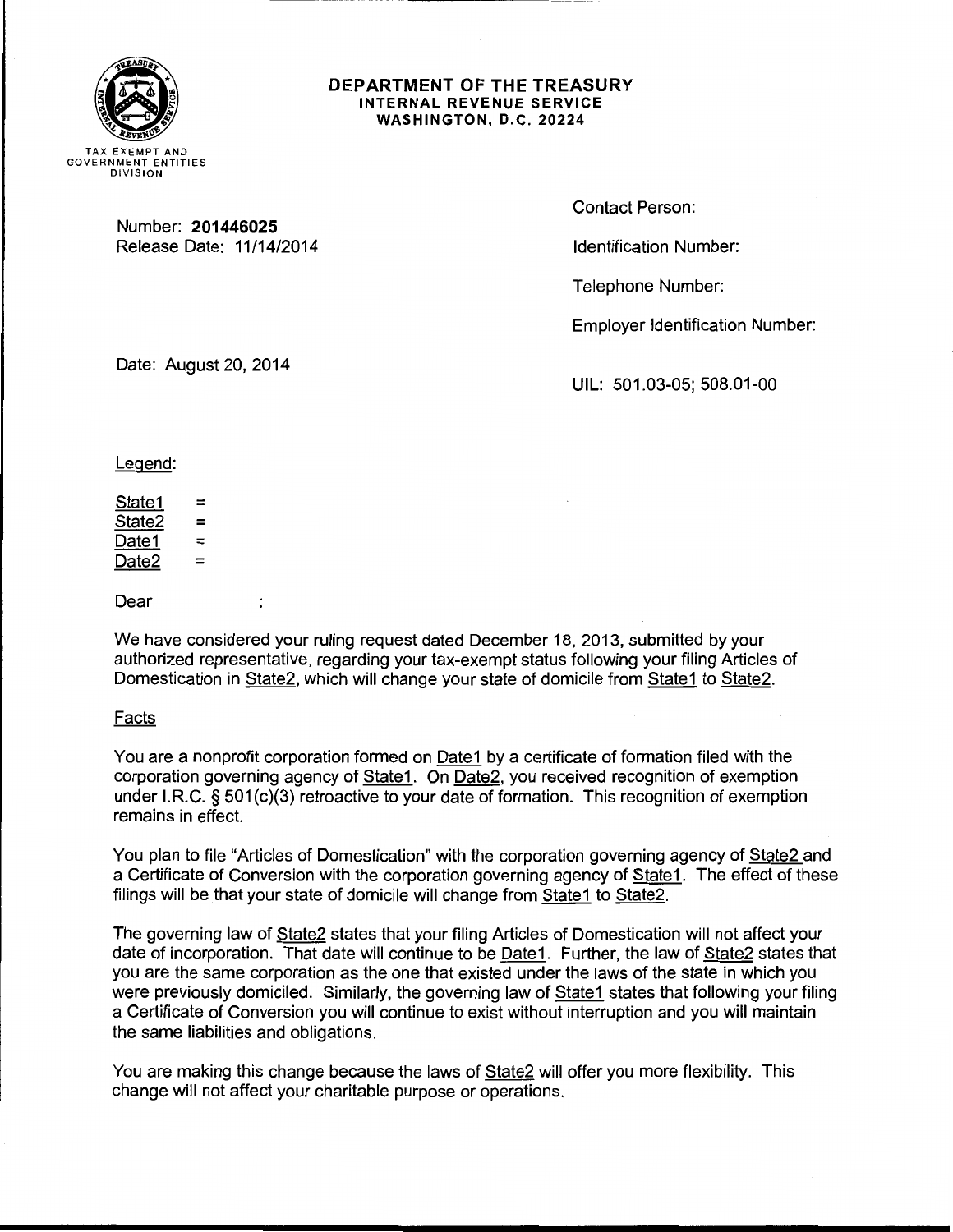# Rulings Requested

- 1. That, the change in your state of domicile will not be considered a substantial change in your character, purposes, or methods operations under Treas. Reg. § 1.501 (a)-  $(1)(a)(2)$ .
- 2. That, the change in your state of domicile will not create a new legal entity which would require the filing of an application for exemption pursuant to Rev. Rul. 67-390.
- 3. That, after the change in your state of domicile, you may continue to rely on the determination of tax exempt status issued to you, and you will not be required to file a new application for exemption to establish that you qualify for exemption.

# Law

I.R.C. § 501 (c)(3) exempts from taxation "Corporations, and any community chest, fund, or foundation" that fit certain criteria.

I.R.C. § 508(a) states that "New organizations must notify secretary that they are applying for recognition of section  $501(c)(3)$  status."

Treas. Reg. § 1.501(a)-1(a)(2) states that an organization is not exempt from tax merely because it is not organized and operated for profit. In order to establish its exemption, it is necessary that every such organization claiming exemption file an application form with the Internal Revenue Service.

Treas. Reg.§ 1.501(a)-1(a)(3) provides that an organization claiming exemption under I.R.C. § 501 (a) and described in any paragraph of I.R.C. § 501 (c) shall file the form of application prescribed by the Commissioner.

Treas. Reg. § 1.508-1(a) states that "New organizations must notify the Commissioner that they are applying for recognition of section  $501(c)(3)$  status."

Treas. Reg. § 1.508-1 (a)(1) provides that in general an organization organized after October 9, 1969, will not be treated as described in I.R.C. § 501 (c)(3) unless such organization has given the Commissioner notice.

American New Covenant Church v. Commissioner, 74 T.C. 293, 301 (T.C. 1980) considered the question of whether a new organization was formed during the following course of actions. An unincorporated association filed an application for exemption. While its application was pending, the unincorporated association stated that it had changed its name and also it presented articles of incorporation bearing this new name. The Service determined that a new entity had been formed by the filing of these articles of incorporation. It concluded that 1) the newly formed corporation was distinctive from the unincorporated association that had previously filed an application for exemption and 2) the newly formed corporation needed to file its own application. The Tax Court agreed, ruling "that the two organizations [should] be treated as separate, independent legal entities." It stated, that the Service, "was entirely justified in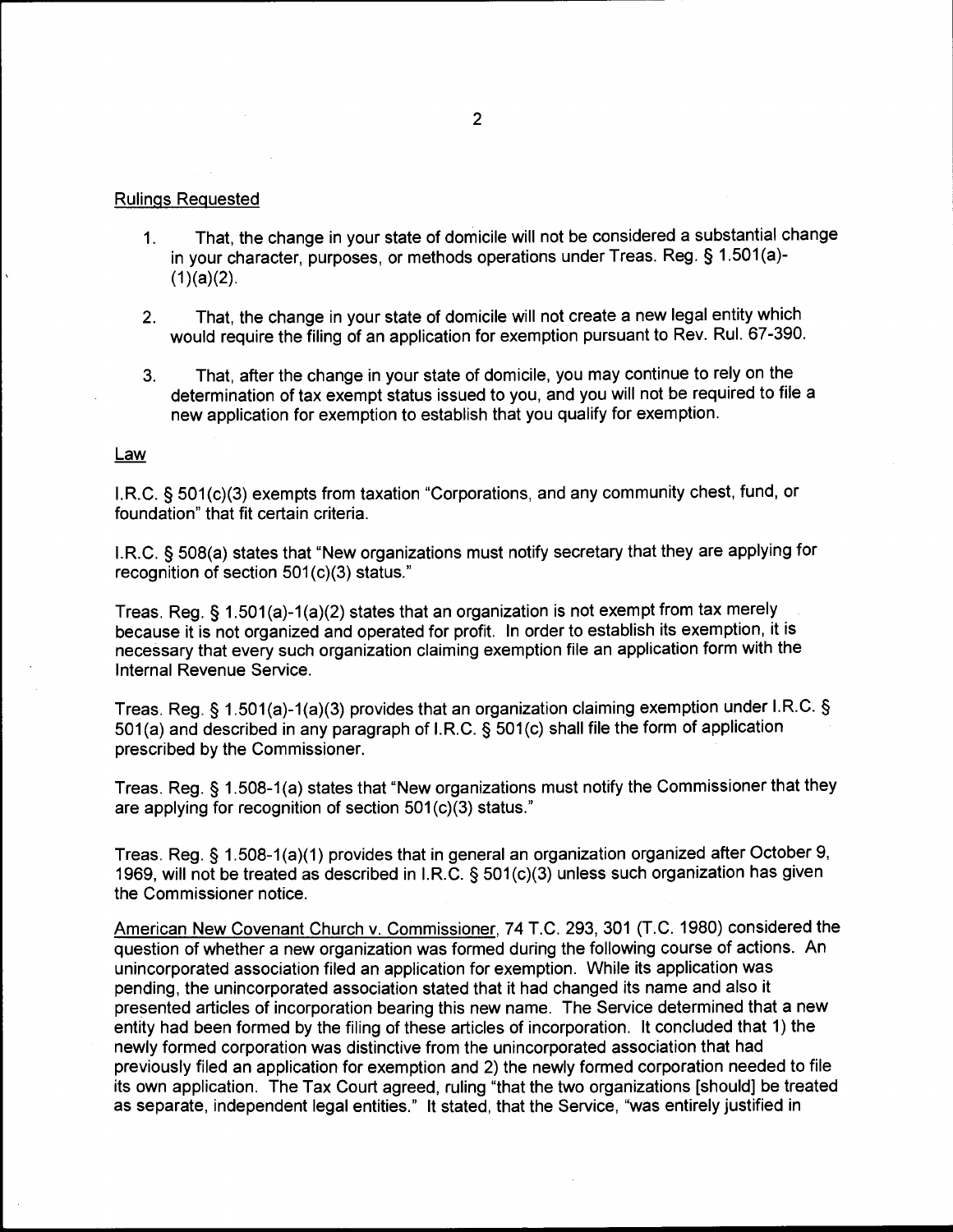insisting that [the newly formed corporation] submit a new application in order to determine whether it met the regulation requirements for tax-exempt status."

Rev. Rul. 67-390; 1967-2 C.B. 179, considered four situations in which organizations previously ruled as exempt underwent structural changes.

Case 1. An exempt trust was reorganized and adopted a corporate form to carry out the same purposes for which the trust had been established. Its operations were not changed.

Case 2. An exempt unincorporated association was incorporated and continued the operations which had qualified it for exemption. ·

Case 3. An exempt organization incorporated under state law was reincorporated by an Act of Congress to carry out the same purposes contained in the state charter.

Case 4. An exempt organization incorporated under the laws of one state was reincorporated under the laws of another state with no change in its purposes.

The ruling held that in all four situations, a new legal entity had been created and the new legal entity was required to apply for exemption. The old organization's exemption would not suffice.

Rev. Rul. 77-469, 1977-2 C.B. 196, held that an organization that filed its application for exemption less than 15 months after its incorporation under state law was exempt as of the date of its incorporation even though it had operated as an unincorporated association for three years prior to its incorporation. The ruling highlighted that the corporation was a new legal entity from the unincorporated one.

## Analysis

You originally incorporated under the laws of State1. You received recognition of exemption under I.R.C. 501(c)(3) while under the jurisdiction of State1. You will file "Articles of Domestication" with State2 and a Certificate of Conversion in State1, with the intent to change your state of domicile from State1 to State2. You wish to be recognized as exempt after these events.

Under Treas. Reg. 1.501(a)-1 (a)(3), an organization is not entitled to recognition of exemption if it has not filed an application as prescribed by the Commissioner. Under I.R.C. § 508(a) and Treas. Reg. § 1.508-1 (a), a new organization must notify the Service of its intent to seek recognition of exemption. If your submission of Articles of Domestication to change your state of domicile causes you to become a new organization, then you may not rely on your prior · recognition. Conversely, if this change does not cause you to become a new organization, then you may rely on the recognition issued on Date2.

Your planned actions are not comparable to those of the organizations in Rev. Rul. 77-469, American New Covenant Church v. Commissioner, 74 T.C. 293, 301 (T.C. 1980), and Rev. Rul. 67-390, Cases 1 and 2. The organizations in those instances changed from an unincorporated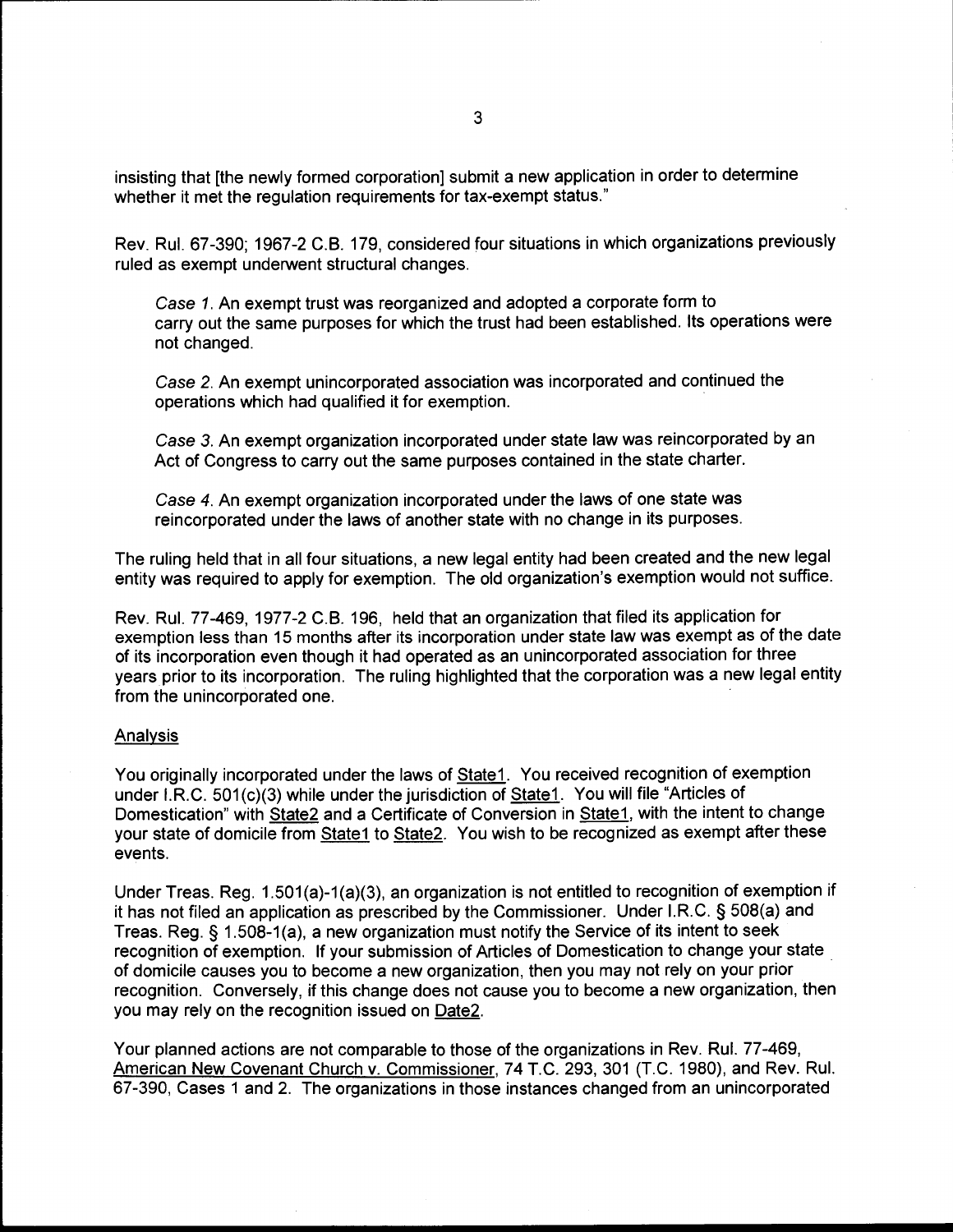association to a corporation or from a trust to a corporation. In contrast, you were formed as a corporation and you will remain as a corporation. You are not altering your basic organizational form.

Your planned action to file articles of domestication in State2 is closer to the situation described in cases 3 and 4 of Rev. Rul. 67-390 in that there is no change as to entity type. Like those organizations in cases 3 and 4, you are keeping your organizational form but changing the jurisdiction that governs you. You are a corporation governed by the laws of State1, and following your filing Articles of Domestication and changing your state of domicile, you will be governed by the laws of State2.

Nevertheless, cases 3 and 4 are distinguishable in that each "reincorporation" involves the creation of a new legal entity. You are filing an amendment to your formation document, rather than filing a new one. The laws of State1 and State2 provide that you will maintain your original incorporation date and that you are the same corporation as you were before you filed Articles of Domestication. Further, following this change of your state of domicile, you will maintain the same liabilities to the Service and others that you had before. Thus, your conversion does not amount to the creation of a new organization for purposes of I.R.C. § 508(a) and Treas. Reg. § 1.508-1(a). The situation would be different if a new corporation were created in State2 and you merged into it or transferred your assets to it, as contemplated in cases 3 and 4.

The change in your state of domicile will not be considered a substantial change in your character, purposes, or methods of operation under Treas. Reg. § 1.501 (a)-(1 )(a)(2) for purposes of reliance on your prior determination of exempt status. However, the changes to your governing documents described in this ruling should be reported on Form 990 as significant changes.

### Rulings

- 1. The change in your state of domicile will not be considered a substantial change in your character, purposes, or methods operations under Treas. Reg. § 1.501(a)-(1)(a)(2).
- 2. The change in your state of domicile will not create a new legal entity which would require the filing of an application for exemption pursuant to Rev. Rul. 67-390.
- 3. After the change in your state of domicile, you may continue to rely on the determination of tax exempt status issued to you, and you will not be required to file a new application for exemption to establish that you qualify for exemption.

This ruling will be made available for public inspection under section 6110 of the Code after certain deletions of identifying information are made. For details, see enclosed Notice 437, Notice of Intention to Disclose. A copy of this ruling with deletions that we intend to make available for public inspection is attached to Notice 437. If you disagree with our proposed deletions, you should follow the instructions in Notice 437.

This ruling is directed only to the organization that requested it. Section 6110(k)(3) of the Code provides that it may not be used or cited by others as precedent.